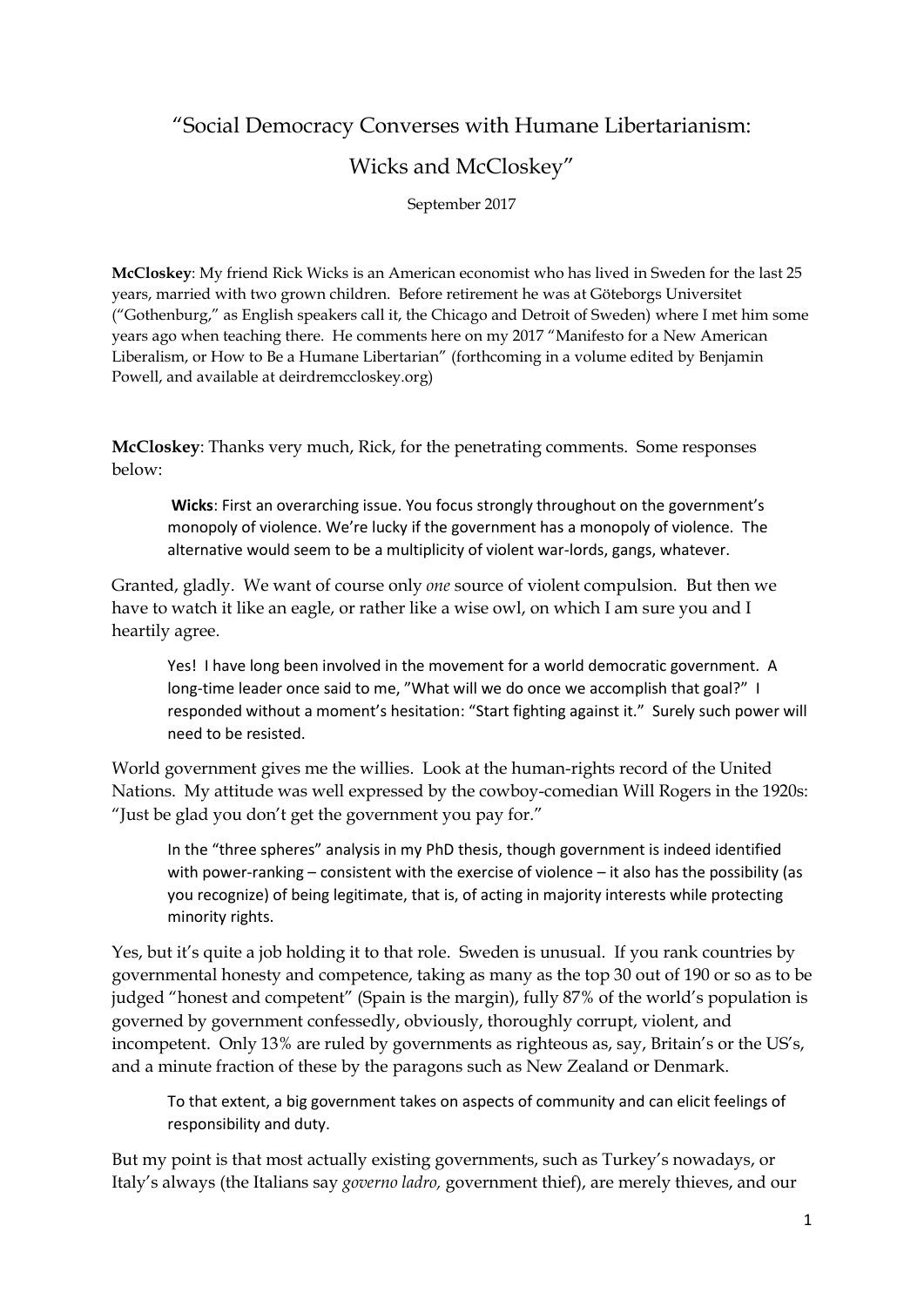"duty" is not to honor them, but to overthrow them. Communitarians like you are starryeyed about government, though very sweet!

A legitimate government could raise taxes not purely voluntarily – which would fail because of free riders – but through a willingness of most to do their part (enforced by the threat of violence only when necessary, and to make sure that everybody else doesn't feel they're being made fools of).

That is true enough in Sweden and even more so in a small town. But you will agree that a communitarian loyalty is much easier, and less dangerous, to evoke in local communities and organizations, such as churches and New England town meetings, than in a "community" of 325 million people governed from Washington.

I'm wondering why your focus on the matter of government seems so different?

Because I live in Chicago and you in Göteborg! Like most people in the world (see the alarming statistic above), I have a daily demonstration of how dangerous government can be, and usually is. Forty years ago Chicago police routinely tortured suspects to get confessions, many of which were false. Now they merely shoot the suspects. Let me ask if you are comfortable with wide governmental powers from Washington now that Trump is in charge.

Hmm. I'm relying on the sense of duty in our bureaucracy, elected officials, and courts – backed up by vigilant citizens, of course – in upholding the rule of law. Responsibility and duty play a huge role in any large well-functioning bureaucracy – including the military, of course – and even in well-functioning businesses.

You are describing bureaucrats in Sweden and Minnesota, or Japan and New Zealand. I agree that ethics matters greatly, which is what is wrong with Oliver Williamson's fantasies about incentives alone.

Here you acknowledge "majority voting constrained by civil rights for the minority" and call it voluntary, but see discussion above. Yes to some extent, no to some extent. And you acknowledge that: "Some imposition by violence is necessary."

Well, some. The amount of the some depends on what sort of government one has. Fine in Sweden (though you and I know of instances of awful misbehavior of government even in Sverige!)

Yes, for example there was forced sterilization back in the days of eugenics, and I'm sure other outrages as well.

The outrage of sterilization continued in Sweden into the 1970s. Eugenics was an American Progressive and Swedish "national-home" project from the 1920s and 1930s, and of course in Nazi Germany. But the worst countries in percentage of sterilizations were not, as one might have expected, Germany and the U.S. South, but Sweden and Norway.

§

On the second page of your "Manifesto" you include treaties as voluntary agreements, but of course their enforcement in each country cannot be only so.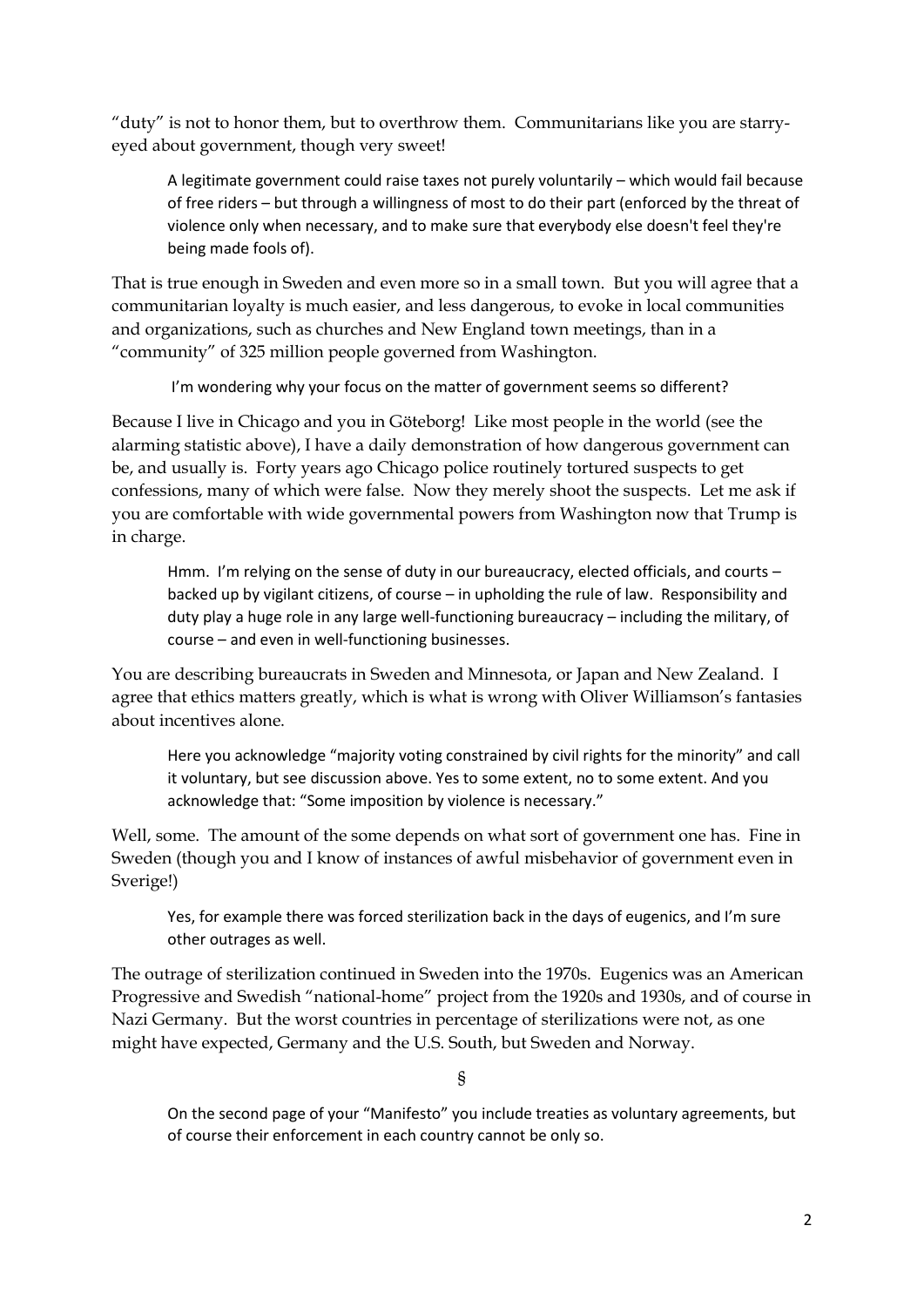Oh, yes, it can. International relations is the classic case of anarchy. It works chiefly through shaming words, when it works at all.

**§**

Discussing High Liberalism, you mention liberty from want, "regardless of my supply of goods to you." What would you think about government as employer of last resort, instead of guaranteed income (which is also being discussed again)?

Oh, no. The government is regularly a *terrible* allocator of labor. One only has to look at Greece, with the highest number of government employees in the OECD. "Last resort" becomes "first cousin resort." And again it depends crucially on *what* government we are talking about, both comparing nation to nation, or low level and local vs. centralized and national. I would be willing to give Sweden and Minnesota and the New England town meeting and a few other governments more power. But not the Italian government. Or New Orleans. Or most actual governments in history and in the present world.

I'm only suggesting federal funding ("block grants") to states, municipalities, non-profits, etc., not specific allocation.

Oh, I see: leave it to the corrupt *local* government!

**§**

In my view, the market system periodically fails to employ people who want jobs – and lowering their wages doesn't help –

Why would that last be? You agree that taxing sugary drinks would reduce consumption, yes? Why don't you believe the law of demand for labor?

Certainly lower wages would induce businesses to hire more labor, but not enough to make up for slack demand during a recession or depression, which lower wages would exacerbate.

That I realize is Keynesian doctrine. But it's probably false. Contrast the swift recovery from the 1920 recession in the United States with the ten years of depression after massive interventions by the governments of Hoover and Roosevelt.

Government as employer of last resort seems an excellent alternative.

Not if it is Chicago's government, I say again. And one can reasonably doubt that government officials know what a useful and dignified job would be for an unemployed person better than "the market"--which is to say individual employers with detailed knowledge of what goods and services are in demand and what techniques make sense and what the going wage and working conditions are.

The point is "as last resort" – when the market fails to provide sufficient jobs – and in that case doing work that markets won't provide. Perhaps I've mentioned this before? Here's an excellent source: *Understanding Modern Money: The Key to Full Employment and Price Stability* by L. Randall Wray.

You and I have both been raised on such writings, since the triumph of Keynes. I have come to doubt it.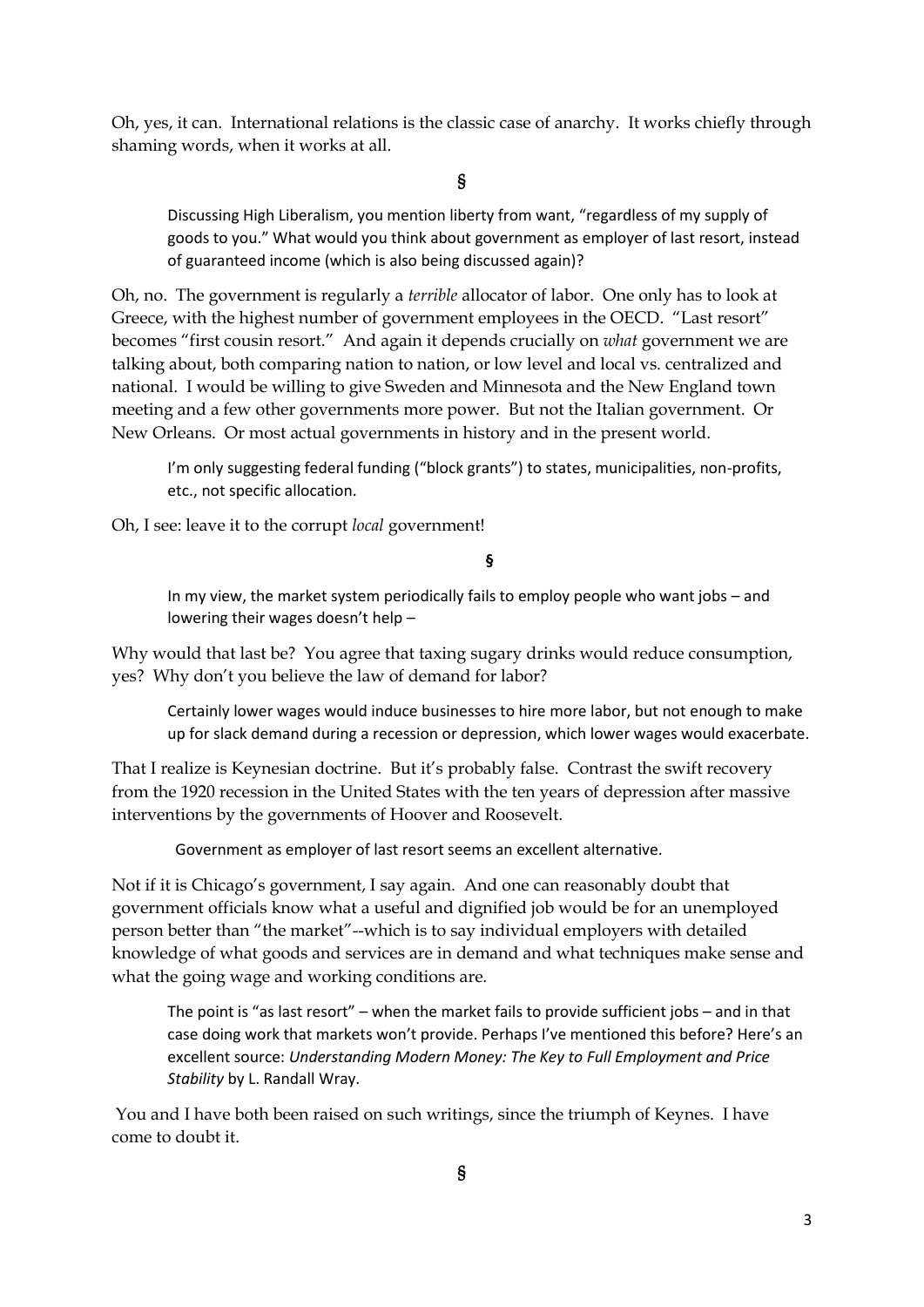I too have experienced the authoritarianism of the Left. To give a somewhat complicated (and rather trivial – but, I believe, indicative) example, there was a federal law that required that states keep Americans abroad who requested an absentee ballot on their voting rolls for another absentee ballot in the next election cycle. But this was expensive because many people moved, either back to the States or somewhere else, so many absentee ballots were sent out but not used. That federal provision (which we who are living abroad of course liked) was reversed a few years later. Then our organization (Democrats Abroad) started telling our members that a new federal law required that we register to vote every year. This was wrong on at least three points.

I can add another. Registration is undemocratic in itself. In the United States it came to be around 1890 as a Progressive measure, but American Progressives in those days were anti-Black and pro-Anglo, and registration was precisely a way to cut down on what the middle class regarded as evil Irish priests ordering their drunken parishioners to vote early and often. Registration is a bad idea, as you can discern in the Republican schemes to "tighten it up," that is, to deny poor people the vote. . . and as you as an American abroad are finding.

But verifying citizenship and other eligibility requirements must be okay? Personally I would be fine with a national database of citizens which would facilitate not only verification of eligibility for voting but also eligibility for a national healthcare insurance system, and of course decennial censuses would be greatly simplified.

Oh, Rick, you really do trust the government to register, measure, track its citizens! I repeat that in Sweden, I'm willing to trust it, though in fact even the Swedish government has been capable of excesses of registration, measurement, and tracking.

The federal law didn't require anything – it simply allowed states to do what they wanted to do – so it was the states that were requiring, and it was damaging to our "brand" to blame the federal government – which we Democrats usually see as our friend.

So I have noted.

We weren't required to register (to vote), only to request an absentee ballot. Of course there was no reason to "register" in a year when there were no elections in our state – though, true enough, a special election could happen almost any time – but again it was a simpler message, and people (especially on the Left?) seem to like to tell other people what to do.

So I have also noted. The great (American-definition) liberal Lionel Trilling wrote in 1950 that the danger is that "we who are liberal and progressive [or indeed Burkean and conservative] know that the poor are our equals in every sense except that of being equal to us."

It is actually what got me to start attending DA [Democrats Abroad] Global Meetings (in 2014 – I've now been to four).

I'm not sure I get it. But I do know that registration is an invention of authoritarians. In a perfectly fair polity, registration for voting would be fine, and so would measurement and tracking. But as Madison wrote in *Federalist* 51, "If men were angels, no government would be necessary. If angels were to govern men, neither external nor internal controls on government would be necessary. In framing a government which is to be administered by men over men, the great difficulty lies in this: you must first enable the government to control the governed; and in the next place, oblige it to control itself."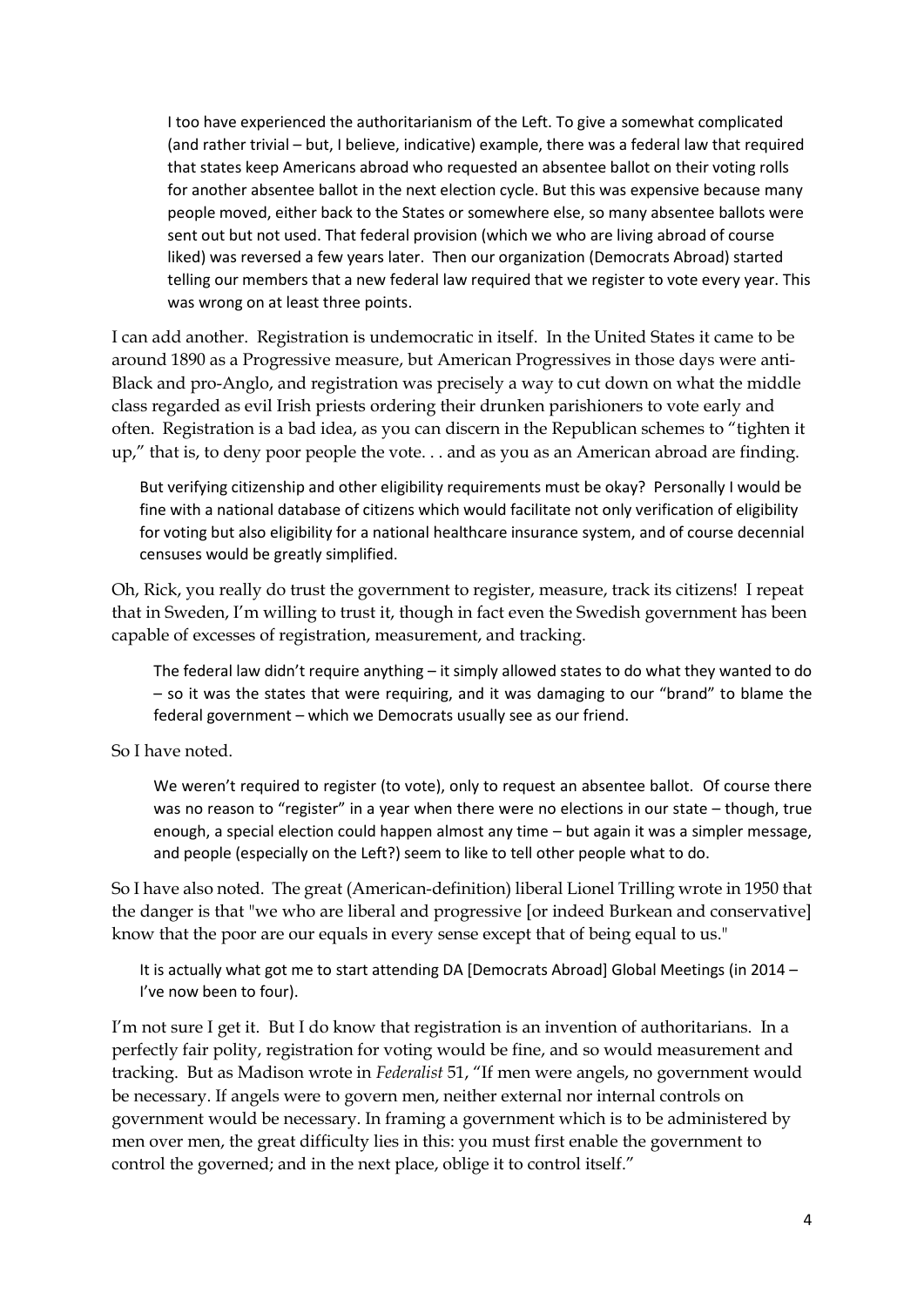You mention "the enemies of private enterprise" and – while there certainly seem to be many of that persuasion on the left, and I would (usually) place myself on the left, yet I believe in a balance, a mixed economy with private enterprise governed by regulations and taxes where necessary for the greater good. So I think it's a mistake to write off the Left as a whole as being against private enterprise.

But you are an economist. Most non-economists on the left believe in various astonishing fairy tales about the evils of capitalism, such as that profits are a large share of national income.

That's an exaggeration – depending on the definition of "on the Left", of course. Most people probably don't really know what they think, but are reasonably comfortable with private property and private businesses as long as income inequality doesn't get out of hand as it's been doing in recent decades.

No, it hasn't got out of hand, as Piketty acknowledges in observing that only in Britain, the U.S., and Canada has it actually risen. And now it is declining. I wrote a long review of Piketty's book in which I consider the matter.

I have had some interesting conversations – including at Starbucks in Central Station in Gothenburg just last week – with a former local DA member (who has now given up on us out of disgust with Democrats) who thinks he's promoting scientific Marxism but really seems to be preaching a theology in which money and markets are evil and therefore his heavenly utopia will have none of them. Nothing I say gets through to him. He's got an "answer" for everything.

I rest my case for the prevalence of fairy tales. You and I both believed such fairy tales *before* we studied economics!

But he's an extreme case, indicating a direction that frustration with unremediated market failures tends to take those on the Left.

The so-called market failures are largely fairy tales. I have *another* recent paper in which I count the alleged failures put forward since 1848, mainly by economists. They number 105, such as monopoly or externalities or asymmetric information, none of which has been shown empirically to be large. Meanwhile real incomes of the poorest in, say, Sweden 1848 to the present increased by 3,000 percent. I said three *thousand*. Some "failures"!

§

You mention families as ethical schools, self-provision for old age, trade-union insurance against unemployment, all of which seem somewhat out of date. Sure families can and do still play that important role to an extent, but we don't have the extended families we used to, nor are families usually self-supporting,

I have never regarded them as "out of date." If you mean, "the government now does them," that's my point: that governmental provision crowds out the older modes. There was a big change in both Sweden and the U.S. in the 1930s. Before then people were ashamed to get aid.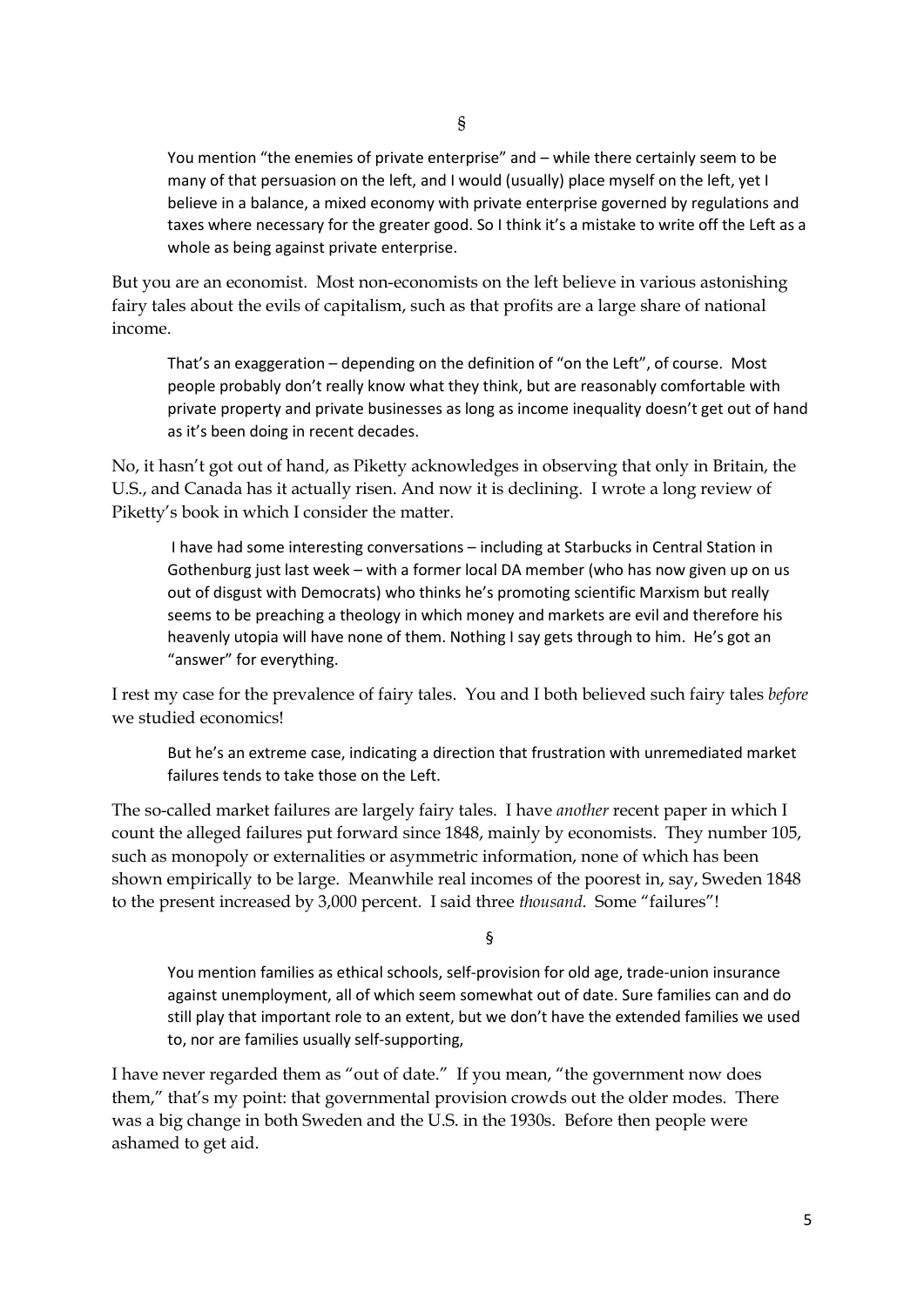Well, chicken and egg: Smaller, more mobile, less connected families didn't develop because of Social Security, rather there was a glaring need for Social Security brought upon by social developments in response to "market forces". And unions, no matter how strong, would be helpless in the face of mass unemployment in a depression. We see so little of our families, opportunities for ethical teaching or learning are severely limited compared to what they used to be!

That may be so, alas.

And I doubt that there was ever much self-provision for old age, except in the form of raising a family which could in turn take care of one in old age.

That's a very big one! And people died earlier.

Would we want those large families over-populating the Earth?

Another fairy tale, my dear—it is the persistent Malthusian fear that from the very time Malthus propounded it has been shown again and again to be meritless.

Consider the demise of extended families,

You exaggerate how extended the families were. Mostly people died. There were masses of people in rooming houses. And modern blended families out of divorce and remarriage are big, rather similar in result to premature death and remarriage in earlier times (I have a great-grandmother and a great-great grandmother who both died in childbirth).

Yes, I've done some genealogy research – including on my Norwegian ancestors (Norwegian farmers like yours) – and I know how rampant disease was and how common death in childbirth, yet so many survived they populated the United States!

True enough, and to our benefit, that Norway and Ireland in the late nineteenth century had the highest rates of intercontinental migration of any.

many old people ended up with no one (or very few) to rely upon, a problem which government stepped in to help with (and very efficiently and popularly, I believe).

No, the market stepped in. The old-age homes are booming.

Yes, but Social Security and Medicare pay for it.

True, the main redistribution at present. Old people vote.

Trade unions have been under attack and perhaps would have shriveled anyway, so their role is also similarly limited.

Not in Sweden. Trade unions in Britain and the US were important buyers of unemployment insurance and health care before World War I. Then their role was crowded out by government, first in Britain. When governmental unemployment insurance was introduced in Britain around 1910 there were 13 million workers eligible. Fully *eleven* million had *already* had such insurance through unions and friendly societies. Crowding out.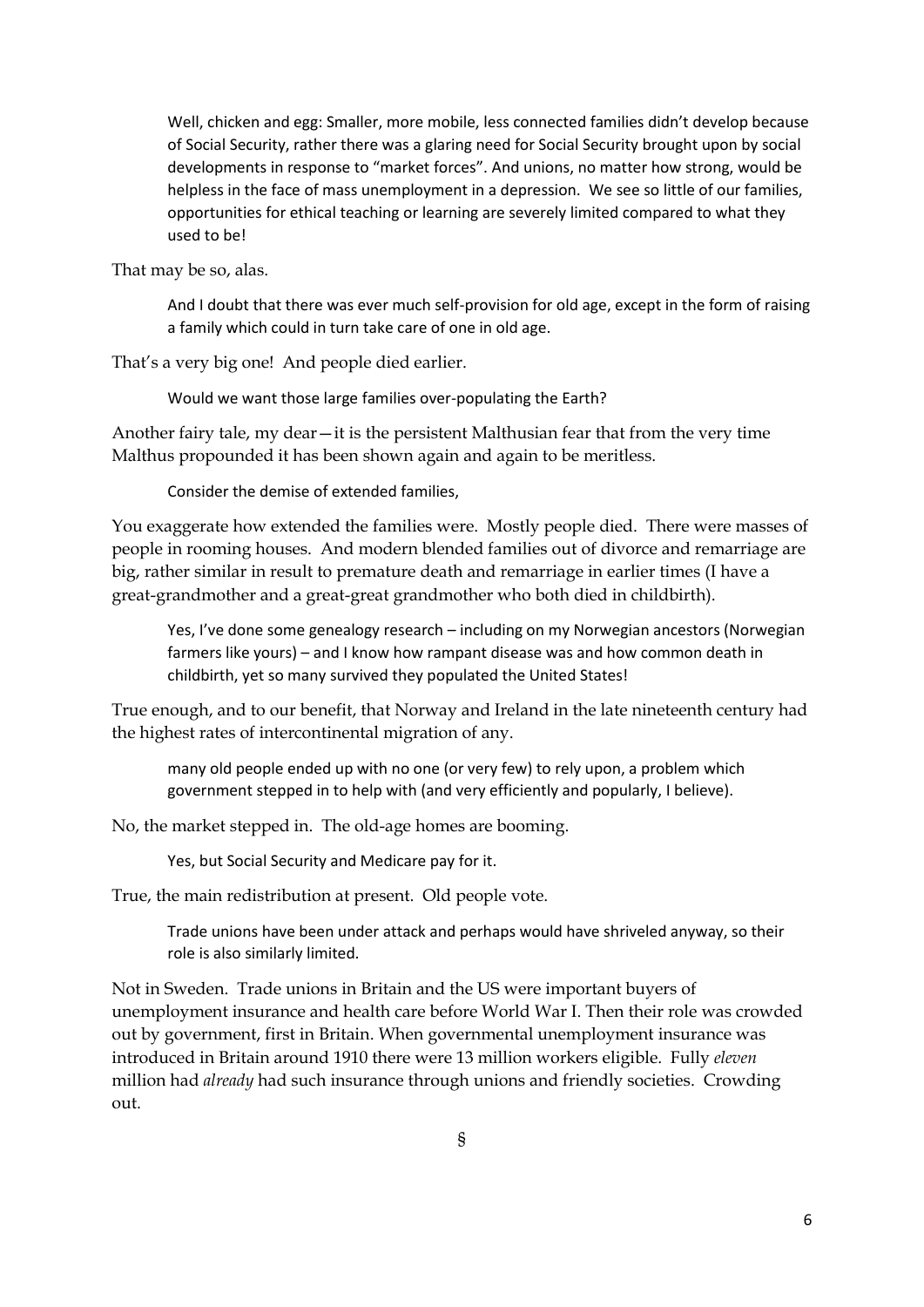I am totally surprised to see Paul Krugman's name come up in your paper as an example of someone who would argue that supply-and-demand has been overturned scientifically. (Reich I haven't read so much of, though I'd be equally surprised.)

Oh, no. Both are market skeptics. Both believe that supply-and-demand is gravely flawed.

Certainly both believe there can be a role for government in correcting market imperfections, including the biggest one, when markets simply fail to provide jobs…

No one has measured the imperfections to the point of being able to assert that they are "big." Markets always "provide jobs." If government "regulates" so much that people cannot find jobs, then the people are damaged. The extreme case is South Africa, in which a high minimum wage protects the trade unions from competition by low-wage workers, but of course with the (intended) effect of denying the low-wage workers any job at all.

So you would have advocated cutting wages during the Great Depression – or the Great Recession – to put people back to work, despite evidence that the problem was overall lack of demand which that solution would have exacerbated?

Yes. You have drunk too deeply from the Keynesian Kool-Aid!

And I'm equally surprised to hear about Keynesian demand-side economics being used for the long run, since I think it's always been understood as dealing with short-term (albeit sometimes chronic and certainly recurring) phenomena.

I agree, but I can show you historical works in which it is so used. Many.

§

You seem to promote cash subsidies to the poor without explaining where the money will come from (when elsewhere you seem to have described taxation as violence).

Taxes of course *are* violent. But that does not mean I am against all of them for any use whatsoever. As I say, I am willing to be (admittedly violently) taxed to support a negative income tax. If you don't believe taxes are "violent," try the experiment of not paying them. Then try to break out of the prison that results. If you don't buy a Volvo auto, Volvo cannot come and violently force you to buy one. On the other hand, if you don't want to buy the bundle of goods the Swedish government offers, and opt out of paying taxes . . . .

Per the suggestion above, I believe providing government resources (to states, cities, nonprofits, etc.) to provide jobs would be better than giving away cash (and "making the poor work" is always popular, so it's more likely to be politically successful).

Again you are assuming that government bureaucrats or non-profit folk (churches, for example) are better at deciding what jobs are worth having than businesspeople whose life has been spent making such determinations. Or else they go bankrupt. What government have you seen go bankrupt?

But again, the point is when markets haven't provided jobs.

They haven't provided jobs when prevented from doing so by government. The South and West sides of Chicago have high unemployment. But they could be hives of industrial activity—and were in former times—if it were not for the minimum wage, occupational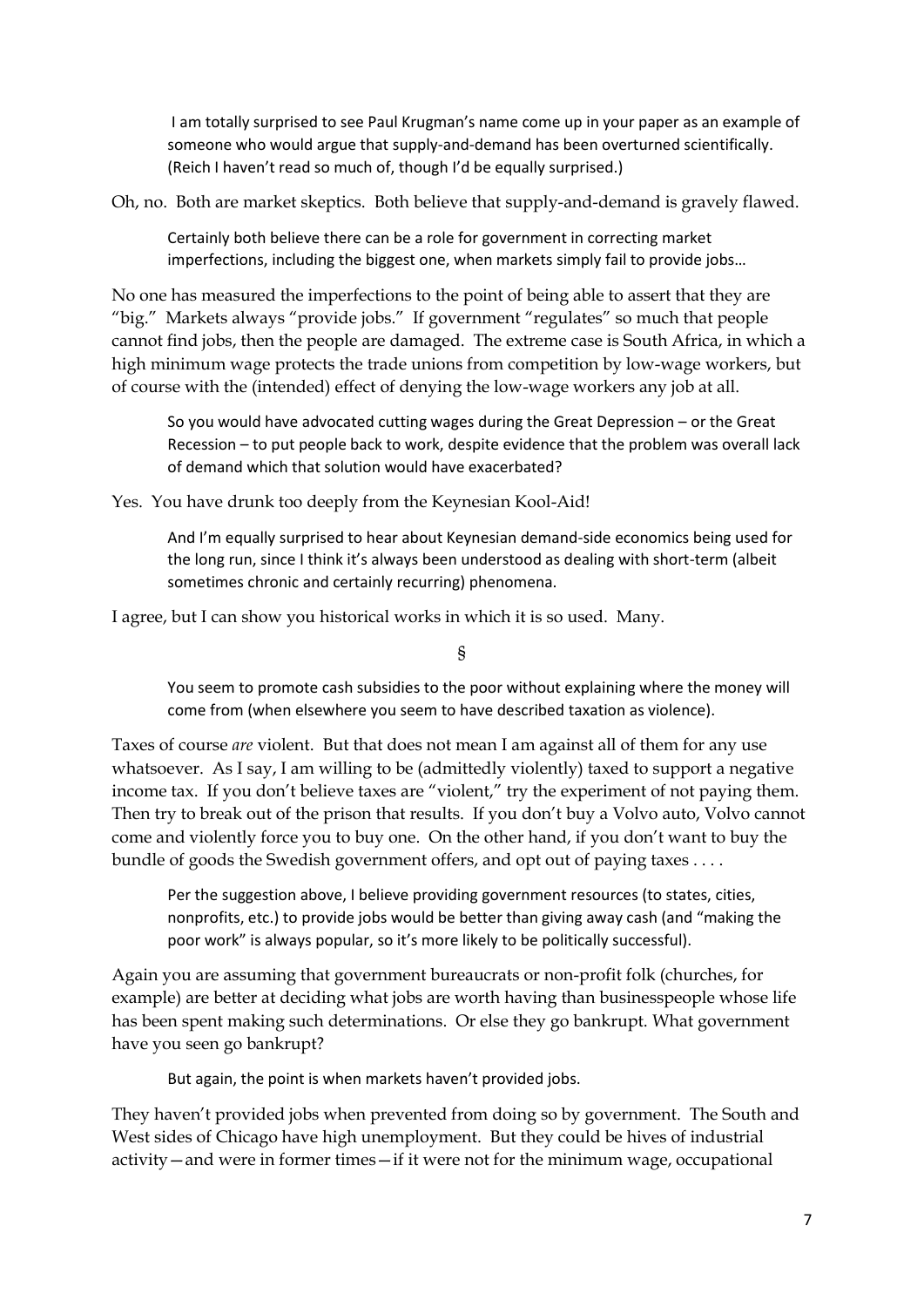licensing, zoning, building codes, and the war of drugs, all Progressive policies preventing businesspeople from offering jobs.

The theory of government as employer of last resort is for government to hire (or to provide funding to hire) at a livable (and presumably variable) minimum wage – hiring "off the bottom," so to speak – and that, when the private economy is thriving, those workers may instead be able to find better-paying jobs there – and falling demand for publicly-funded jobs would reduce government expenditures and thus reduce inflationary pressures – but otherwise they're working instead of collecting unemployment or welfare. And certainly state licensing requirements can be improved (and in some instances probably abolished),

You're telling me. It is a major obstacle to people getting jobs and moving to a new state to get them. There are some 1,000 licensed occupations in the USA. Fortunately, economists are not among them!

and local schools sometimes leave a lot to be desired, but it's not so clear to me what the workable alternatives are.

Let's try the alternatives, as Sweden has. It ought to be more widely known on the U.S. left that Sweden since the 1990s has liberalized school provision.

Swedish education seems to be in free fall. It's not clear to me what the problem is, though partially it's that the system is overwhelmed with refugees. Many private schools get into trouble for not following curricular requirements, following "Islamic" culture to the detriment of democratic development, etc.

Old people—you and I *are* old people!—*always* complain that education is in free fall.

§

Governments provide lots of useful services, demonstrating that they're capable of allocating labor.

You bet. Useful services such as enforcing the War on Drugs or, now, the War on Immigrants.

§

"Conservatives" are playing a shell-game with the nature of corporations. On the one hand they're "persons" and should have all the rights pertaining thereto, on the other they're *not* persons and only persons can own anything or earn income, so corporations should not be taxed (that's double taxation of the underlying owners or income earners).

I don't understand the outrage at corporations as "persons." Presumably you and I want intermediate institutions like churches and political clubs *and businesses* to flourish, to stand between the central government and the people. So thought Tocqueville, complaining about French centralization from the time of Cardinal Richelieu on. But regardless, corporate taxation is silly, because we economists have no idea who pays it. Let's have taxes on people we can identify. That way we can ensure that the poor are not being damaged by high corporate taxes in, say, Illinois (they are).

Certainly I like corporations as businesses – but then you say (apparently) that they're *not*  persons "because we have no idea who pays (corporate taxes). Who pays corporate wages,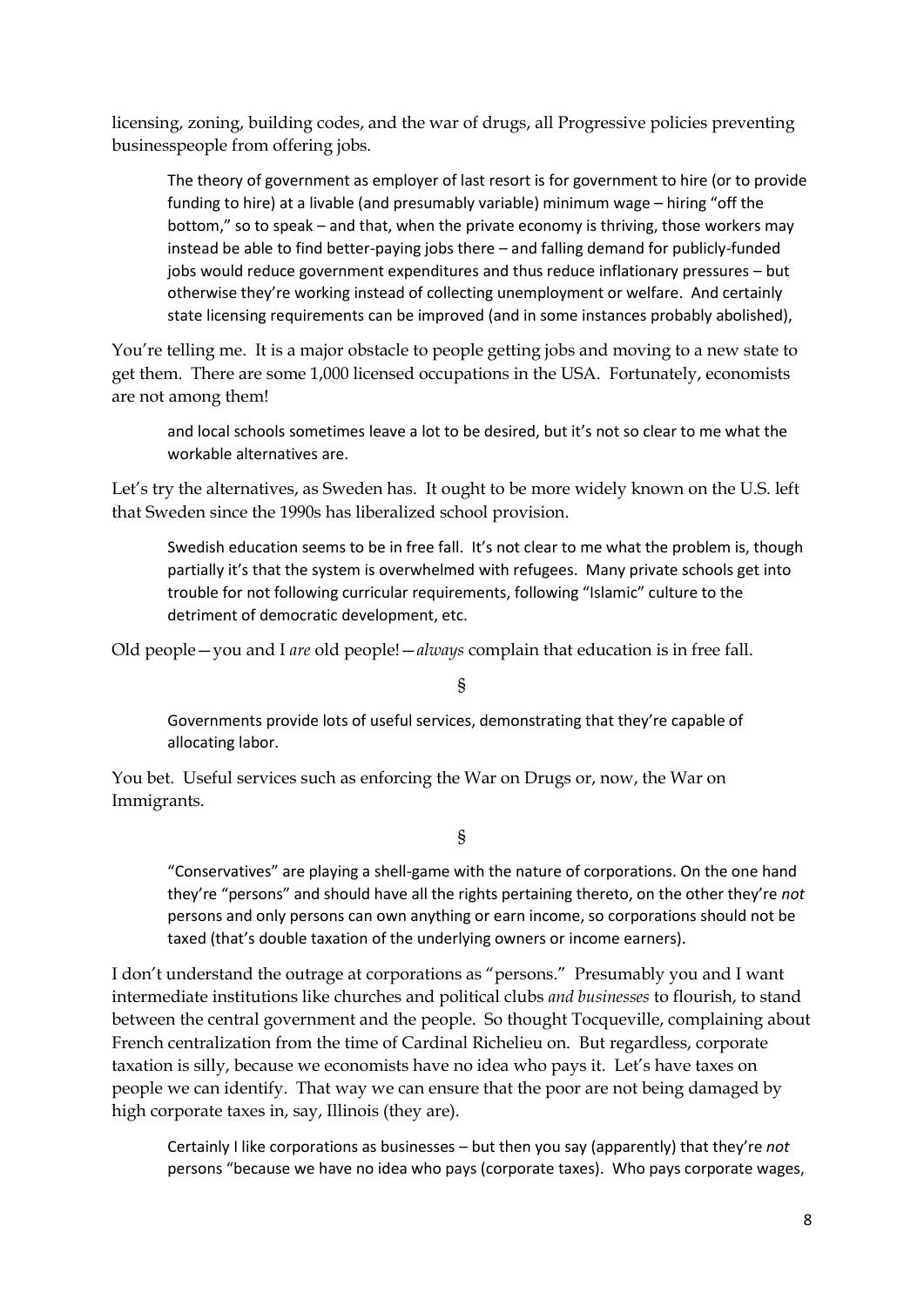or rent, or whatever? High corporate tax rates are not primarily hurting the poor, and I find it hard to believe that that is very many politicians' motivation in opposing them. But if they're too high, by all means bring them down – getting rid of exemptions and other loopholes at the same time. You mention that "government now spends and redistributes 30% of what we mere citizens make," and I'll take this opportunity to object and propose a favorite notion of mine, which is that the money designated as our pay (before taxes are withheld) is not really ours.

Huh? Are you making a "you didn't build that" argument?

This results, I believe, from a misspecification of the production function. No business functions on the basis of Product =  $A(K,L,...)$  unless a functioning justice system, transport system, healthy and educated (and ethically-raised) workers, etc., are included in that production function – and where are those things paid for? A business which divvies up its income among labor, capital, etc., hasn't paid its bills unless it's also paid taxes to support all those other functions.

You *are* making the you-didn't-make-that argument. I never said I am against all functions of government. But the items you mention are only conventionally and nowadays paid by government. They don't have to be. Justice, for example, can be private, and indeed largely is. Most business disputes do not end up in governmental courts. Roads, too, which should all be owned by profit-making firms, and now can easily be so, with transponders and smart phones and so forth for collecting tolls. K-12 education should be private, though paid for by taxing you and me. Before World War II in the U.S.A. health care (though at the time the care was not anywhere near as efficacious as it is now: antibiotics alone, as your doctor daughter knows) was paid for not by employers or the government but by groups of people hiring a doctor to take care of all of them. It was a good system, which as you know got off track in WWII when we got employer-provided health insurance, in order to evade wage controls.

You're making a radical reduce-the-size-of-government argument? Without any modern example that works, but because it *used* to work?

Back to the point that most governments are bands of robbers, which you will admit. There are plenty of example of less intrusive governments working better—China and India being the most important recent examples. Hong King was the first experiment in post-War liberalism, and worked spectacularly well.

Small government sounds very regressive. Redistribution is really (I believe) a rather trivial portion of what government does – and yet again, you seemed to be promoting cash handouts – how does that go together?

No, redistribution is large. Social security, Medicare, Medicaid, the farm bill, to speak in American terms. On the order of (I have not the actual numbers for some time) a third of what government spends is not "spending" in national income accounting terms, but mere transfers.

I don't consider all transfers as redistribution. Social Security transfers from young to old but not primarily from rich to poor, which is what "redistribution" usually connotes (except among those, like Kenneth Boulding, who recognize that a lot of redistribution favors the rich).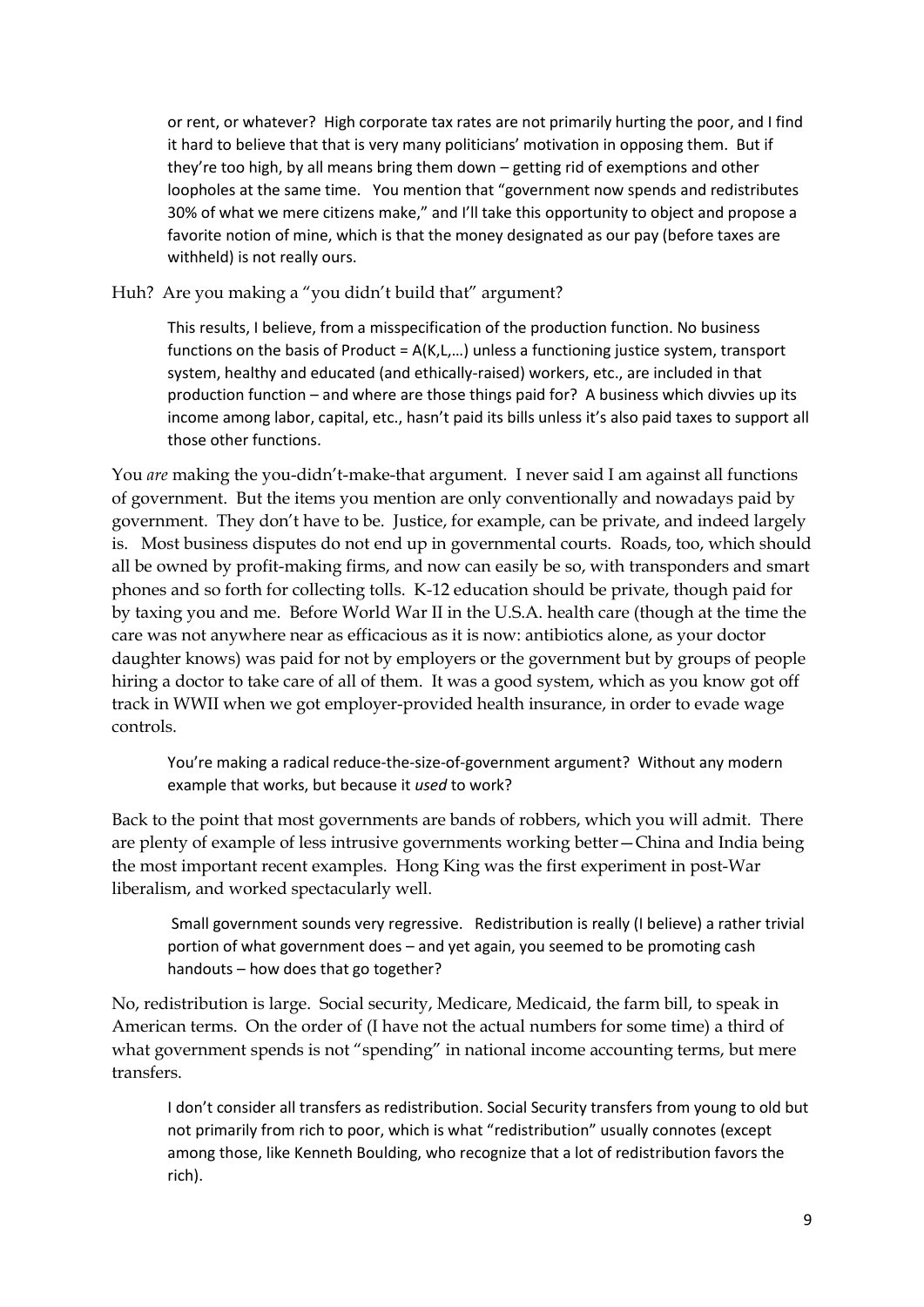Deirdre McCloskey, too, an admirer of Boulding, on whom she has written (Boulding was also a stutterer!), notes that a lot of redistribution favors the rich.

§

Your mention of "meaningless tests of statistical significance" reminds me to tell you about [my doctor daughter] Linnéa's research paper, part of her graduation requirement, which I just edited. Based largely on things I've learned from you, I stressed the arbitrariness of standards of statistical significance, the importance of evaluating the actual magnitudes of effects, etc. But of course all the pressure in what she reads and is told was the other way, to which she had to accommodate herself. I encouraged her not to claim more than she knew. When she reported statistics, she sometimes reported 95% confidence intervals, and – am I wrong about this? -- I wanted to know what we're confident about. This wasn't regression results – and even if it were, it wasn't based on random or representative samples – it just seemed (to me) to be saying that 95% of the data fell in a certain range. OK, that's nice, so what? (Don't the mean and standard deviation already give us most if not all of that information?) But there's unrelenting pressure to "do something" with the statistics, and thus (I think) to make it sound fancier than it is.

She has to do the idiotic procedures that medical science requires, but you are quite right-- she'll save more patients if she focuses on oomph! Reporting 95% "confidence" intervals (on the basis usually, as you point out, of sampling theory applied to non-samples) has at least the merit of directing the researcher's attention to what magnitude of the measure *would* change her conclusions. The *t-*statistic convention in economics is worse because it does not naturally direct attention that way.

§

It seems to me that the movement (for example, here in Sweden) to privatize pharmacies and medical services, etc., risks damaging morale of people who feel that they're providing a public service.

What?! The morale of the Swedish governmental pharmacists, who under the old system were arrogant and inefficient? I suggest focusing on the mass of customers, not on the hurt feelings of a few job holders.

Sure, eliminate corporate welfare including agricultural programs – but how? Political power created and maintains them, and political power won't be eliminated, it can only be controlled. How?

You and I can only complain. But as Keynes said, "Madmen in authority . . . ."

§

I agree about problems of job protections – but refer again to government as employer of last resort instead of simply removing the protections, so that everyone can have a reasonable-paying job, yet the number of those government-funded jobs can rise or fall depending on the health of the private economy.

And I say again, what makes you think the government will decide on the correct jobs for a prosperous economy? A worldwide crisis of youth unemployment has been created by "protections" of (old peoples') jobs.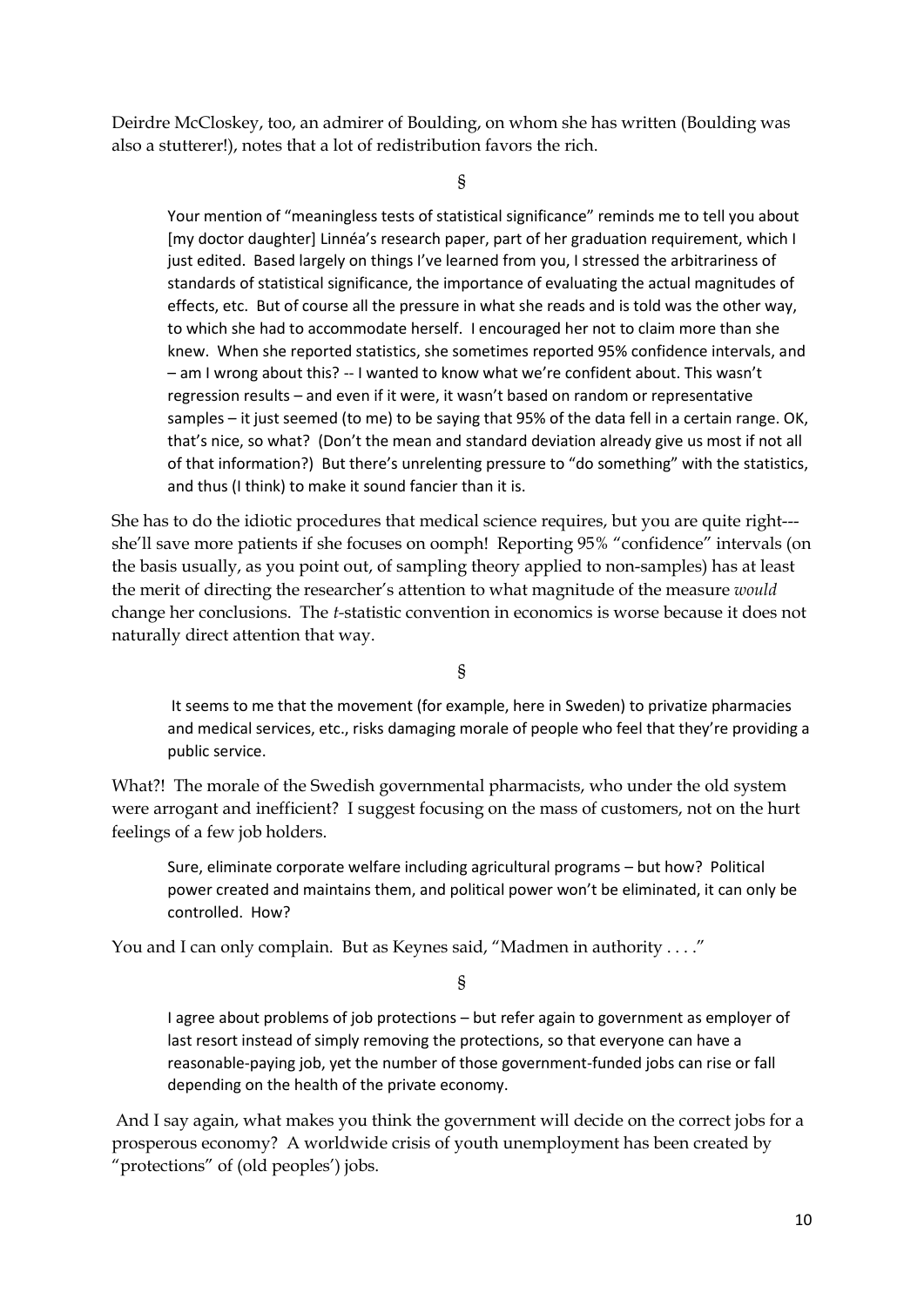Some Swedes might tell you that the state pharmacies were maddeningly arrogant and inefficient, but [my wife] Ellinor would beg to disagree. She very much valued the fact that they provided excellent advice and – just like doctors here – didn't seem stressed to move on to the next customer,

Great for the next customer, eh?

No, there was adequate staff, not long lines.

That's not what I experienced. And the logic is clear: restrict pharmacies for the benefit of their employees and you get worse service for customers.

But they gave each one the time they needed. (We still preferentially patronize the remnants of the state-monopoly system.) I did find it odd that I couldn't buy simple things like aspirin in the local grocery store, though.

That's right: state monopolies tie up Their Products. Beer, for example.

§

I didn't understand the phrase "the more brotherly libertarians" – brotherly lacked sympathy?

Yes. It's to contrast with "sisterly" (I feel uneasy about calling it "motherly," since I am not a mother).

§

I like the quote from Don Lavoie about excessive regulation and industrial policy interfering with private enterprise of "the blind leading the sighted." But about an industrial policy of subsidizing wind power, there is certainly a case that R&D was needed before it could compete, especially given that other types of energy have been subsidized for generations.

I believe more in market tests than in politically pushed bureaucrats.

Who would have invested in the Internet in 1955?

Another fairy tale, I suspect. Anyway, that government had *some* role does not mean that it would not have happened without the government. We are economists. We have heard of substitutes.

My first library was in Iowa City, built by Carnegie…

Our common heritage! We helped in the 1980s move the books from that very library in Iowa City to the new one!

§

The Marxist friend I mentioned earlier would argue that *all* inequality has been achieved by using government to protect favored groups, which seems a bit extreme to me.

He agrees with the Chicago School in the 1970s, which in turn agreed with the New Left historians, that there is a (terrible) Golden Rule: Those who have the gold, rule.

It is currently gravely distorting our democracy (and our feeling that we're all in this together), so that preferential favoring of the wealthy needs to be corrected.